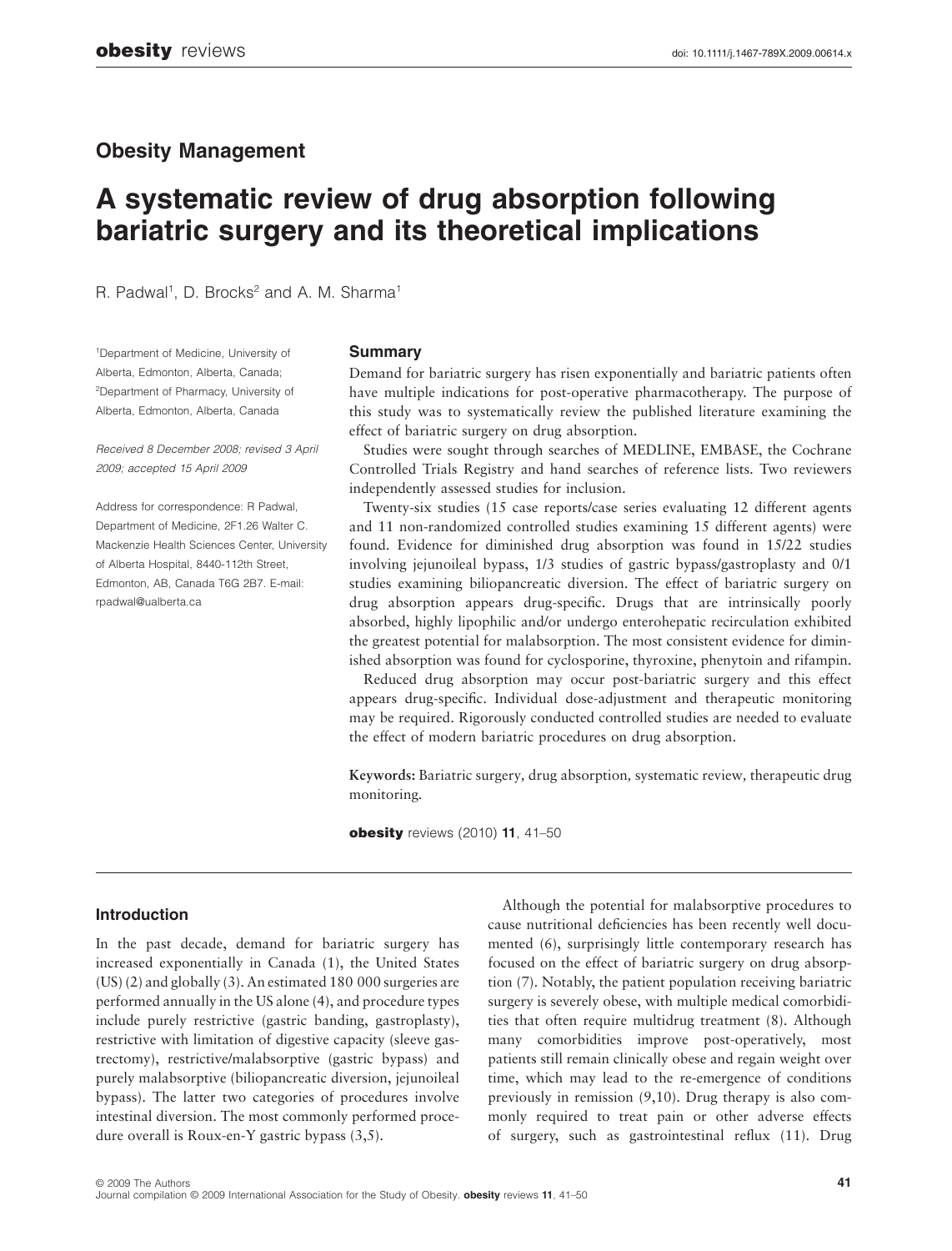malabsorption is a potential concern post-bariatric surgery, particularly after diversionary procedures, for several reasons. Nearly all oral agents are maximally absorbed in the small intestine, which is bypassed in several bariatric procedures. Delayed gastric emptying, diminished opportunity for mucosal exposure, and changes in drug dissolution and solubility resulting from alterations in intestinal pH are additional factors that may potentially impair drug absorption (7). A clear understanding of the effect of both historical and more contemporary bariatric procedures on drug absorption is paramount to ensure that drugs are optimally dosed and that the desired therapeutic effect is achieved. Therefore, we systematically reviewed the literature to identify and summarize the published literature examining this topic.

#### **Methods**

We searched the following electronic resources for studies examining the effects of bariatric surgery on drug absorption: The Cochrane Central Register of Controlled Trials and Database of Systematic Reviews (Third Quarter, 2008), MEDLINE (1966 to October, week 4, 2008) and EMBASE (1980 to week 43, 2008). Search terms included (but were not limited to) bariatric surgery, gastric bypass, jejunoileal bypass, gastric banding, vertical banded gastroplasty, biliopancreatic diversion, drug absorption and bioavailability. Reference lists of original studies and narrative reviews were also hand searched. Included studies were entered into PubMed and the 'related articles' link was also reviewed for additional articles. The search was limited to English language articles and is considered up-to-date as of October 20, 2008.

Human case reports, case series, cohort studies and randomized controlled trials that evaluated or described drug absorption in patients undergoing bariatric surgery were included. We excluded studies examining nutritional supplements such as vitamins and iron preparations. One reviewer (R. P.) reviewed all search results and excluded articles that were clearly not relevant. Two reviewers (R. P. and A. S.) then independently examined the remaining abstracts for potential inclusion. A Cohen's Kappa coefficient was calculated to assess inter-observer agreement for study inclusion. Disagreements were resolved by consensus.

One reviewer performed data extraction, which was independently checked by the second reviewer for accuracy. If studies reported results from multiple study designs, we preferentially extracted the most complete data from the highest type of study design. For case reports and case series, study results are presented in a descriptive fashion. For controlled studies, wherever possible, the mean areaunder-the-concentration-time (AUC) curve drug levels were extracted and compared between groups. If both blood (serum or plasma) and urine levels were provided, we preferentially extracted blood levels to minimize any potential confounding due to drug metabolism. If AUC levels were not reported, we abstracted per cent bioavailability instead. If studies using pre-post designs presented individual patient data, we calculated 95% confidence intervals for mean differences in drug levels between study groups using paired *t*-tests. Otherwise, unpaired *t*-tests were used to generate confidence limits and *P* values. If study sample sizes were prohibitively small  $\langle \langle 5 \rangle$  and the Central Limit Theorem could not be invoked to utilize parametric tests of significance (12), data were presented in narrative fashion.

### **Results**

#### Search results

Of the 68 initial citations identified by the electronic search, five were potentially relevant upon initial screening and were examined in further detail (Fig. 1). Of these, one met inclusion criteria. An additional 26 articles were identified via hand searches and through separate PubMed searches using the 'related articles' link of studies meeting inclusion criteria. Inter-observer agreement was 1.0 for study inclusion.

#### Study characteristics

Overall, 26 studies (15 case reports/case series evaluating 12 different agents and 11 non-randomized controlled studies evaluating 15 different agents) were found. Case



Figure 1 Flow diagram of study selection.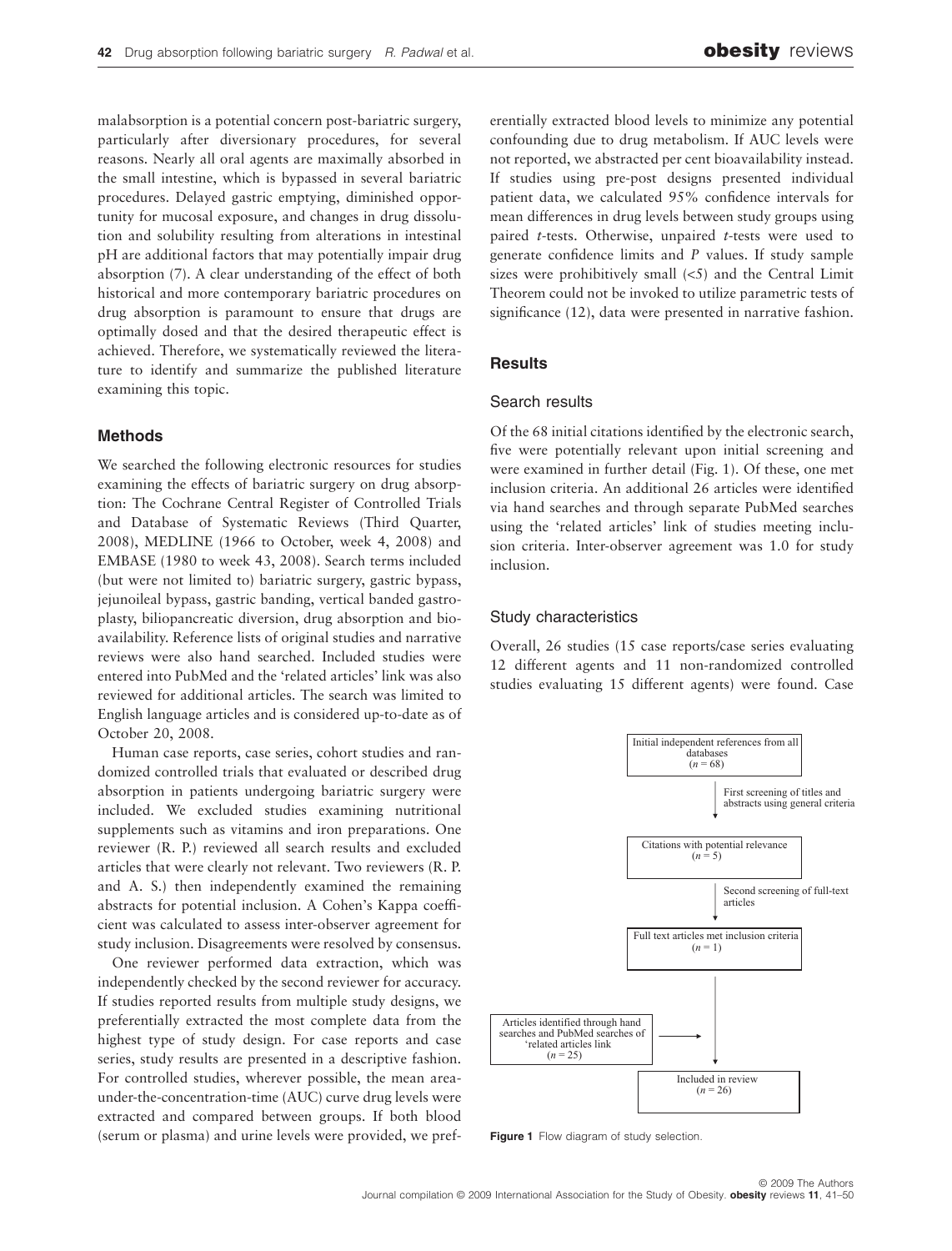reports or case series examining phenytoin (2), ethosuximide, isoniazid (5), ethambutol (5), rifampin (3), amoxicillin, nitrofurantoin (as Macrodantin), cyclosporine (2), tacrolimus, thyroxine (2), ranitidine and haloperidol were identified (Table 1). Jejunoileal bypass was examined in 11 studies, gastric bypass in two and biliopancreatic diversion in one. Solid dosage forms were used in all studies except one, in which phenazone was administered as an oral solution (13).

Non-randomized controlled studies evaluating phenazone, acetaminophen, erythromycin, sulfisoxazole, ampicillin, penicillin, phenytoin, hydrochlorothiazide, digoxin (2), D-norgestrel, oestradiol, oestrone, norethisterone, L-norgestrel and propylthiouracil were identified (Table 2). Jejunoileal bypass was performed in 10 studies and the remaining study evaluated patients that had undergone gastric bypass or gastroplasty. Sample sizes ranged from 3 to 28 patients. Mean baseline weights were between 118 and 158 kg and patients were studied between 1.5 and 43 months post-operatively. Body mass index was not typically reported. Pre-post designs were used in six studies and comparisons of surgical cases with normal weight controls were performed in the remaining five.

## Results of studies

Overall, evidence for a diminished magnitude of drug absorption was found in 15/22 studies involving jejunoileal bypass, 1/3 studies of gastric bypass/gastroplasty and 0/1 studies examining biliopancreatic diversion (Tables 1 and 2). Evidence for diminished absorption was present for anti-rejection drugs (cyclosporine and tacrolimus), thyroxine, phenytoin and rifampin in multiple reports. Single instances of diminished absorption of ethosuximide, amoxicillin, Macrodantin, tacrolimus, sulfisoxazole, pivampicillin and hydrochlorothiazide were reported. Conflicting evidence was present for ethambutol, digoxin and oral contraceptives. The data did not favour reduced absorption for isoniazid, ranitidine, haloperidol, phenazone, acetaminophen, erythromycin, penicillin or propylthiouracil.

## **Discussion**

To summarize, the effect of bariatric surgery on drug absorption appears drug-specific. In some cases, substantial reductions in drug absorption may occur, which may be temporally associated with the need for dosage adjustment. There is a paucity of data examining modern procedures and further study is required to determine whether there are major differences among procedure types with respect to drug absorption. To our knowledge, this is the first published systemic review to examine this issue.

The major steps that must occur between the oral ingestion of a solid drug preparation and the entry of a drug into the portal circulation are: drug disintegration/dissolution, transport through intestinal tract, mucosal exposure and transport across the intestinal epithelium. Additional factors that can reduce systemic drug exposure include first pass metabolism and reduced gastrointestinal blood flow – these latter factors are not considered in further detail here. The drug absorption process may be differentially altered according to the type of surgery performed and influenced by the underlying chemical properties of the drug ingested.

## Procedures involving gastric restriction

Procedures involving gastric restriction alone (gastric banding, vertical banded gastroplasty) would be theoretically less likely to alter overall drug absorption compared with procedures involving intestinal diversion. Nevertheless, in the absence of definitive evidence demonstrating that absorption is unchanged in bariatric patients undergoing purely restrictive procedures, the following theoretical issues deserve consideration. These issues apply to all procedures involving some type of gastric restriction.

**1.** Drug disintegration is the first step required for drug absorption and is necessary in order for a drug to become soluble within the gastrointestinal milieu. This step, which may even vary considerably across different preparations of the same drug, is often the rate-limiting step in the absorption of most solid dosage forms (14). One factor that promotes drug disintegration is gastric mixing and this may be substantially reduced by such restrictive bariatric procedures as gastric banding, gastroplasty, gastric bypass, sleeve gastrectomy and some forms of biliopancreatic diversion. Administration of a drug as a liquid formulation or crushing/chewing solid formulations whenever possible would be expected to mitigate any diminished absorption that results from impaired drug disintegration. However, this is not always feasible and may alter desirable pharmacological properties of the drug.

**2.** Drug dissolution and solubility may be potentially altered in restrictive procedures that increase gastric pH in the newly created stomach. This may occur in gastric bypass or gastroplasty, in which the new gastric pouch is partitioned from acid-producing cells in the remaining stomach. Alternatively, sleeve gastrectomy and some forms of biliopancreatic diversion involve excision of the parts of the gastric fundus and body, the areas of the stomach that contain most of the acid-producing cells. Theoretically, according to the pH partition hypothesis, increasing gastric pH should increase the solubility of more basic drugs (become less ionized) and decrease the solubility of more acidic drugs (more ionized) (15). Increasing the pH may also reduce the disintegration of the solid dosage forms of some medications (16). It should be noted that changes in pH should primarily affect solubility within the stomach,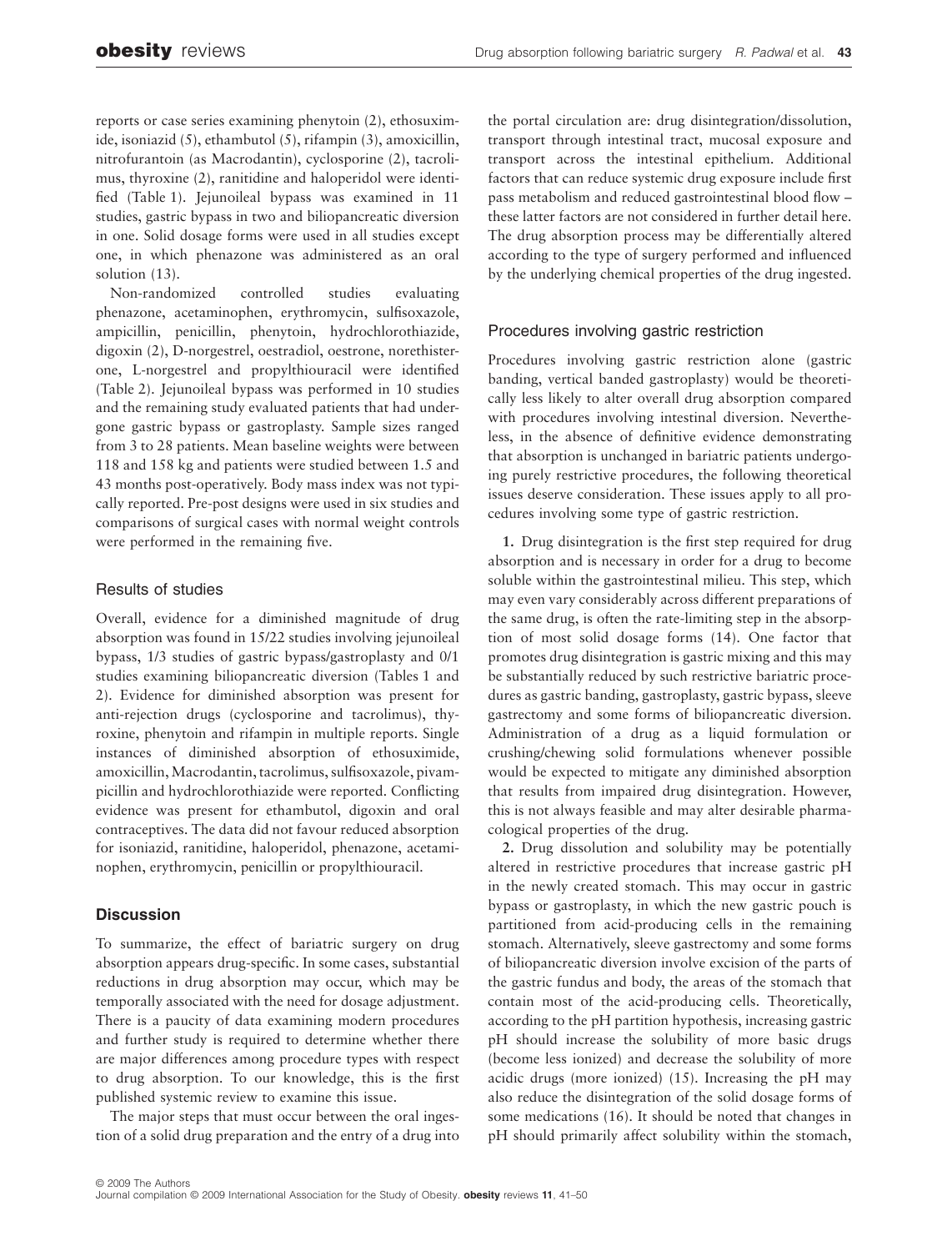#### **Table 1** Case reports and case series

| Study                    | Surgery    | Drug                                           | Evidence favours<br>decreased drug<br>absorption? | Details                                                                                                                                                                                                                                                             |
|--------------------------|------------|------------------------------------------------|---------------------------------------------------|---------------------------------------------------------------------------------------------------------------------------------------------------------------------------------------------------------------------------------------------------------------------|
| Anticonvulsants          |            |                                                |                                                   |                                                                                                                                                                                                                                                                     |
| Peterson (26)            | JIB        | Phenytoin                                      | Yes                                               | A 43-year-old man with a seizure disorder. Post-JIB reversal,<br>maintenance plasma phenytoin levels doubled.                                                                                                                                                       |
| Peterson and Zweig (27)  | JIB        | Phenytoin<br>Ethosuximide                      | Yes<br>Yes                                        | A 42-year-old woman with a seizure disorder who experienced<br>recurrent seizures 2–8 weeks post-JIB and required above average<br>maintenance doses.                                                                                                               |
| Antimicrobials           |            |                                                |                                                   |                                                                                                                                                                                                                                                                     |
| Bruce and Wise (28)      | JIB        | Isoniazid<br>Ethambutol<br>Rifampin            | No.<br><b>No</b><br>Yes                           | Four patients (24–40 years) who developed tuberculosis 6–10 months<br>post-bariatric surgery successfully treated with multidrug regimens.<br>Normal levels of isoniazid and ethambutol, but not rifampin, were<br>documented.                                      |
| Polk et al. (29)         | <b>JIB</b> | Isoniazid<br>Ethambutol                        | No<br><b>No</b>                                   | A 36-year-old woman developed tuberculosis 4 years post-JIB.<br>Successfully treated and achieved normal drug levels.                                                                                                                                               |
| Harris and Wasson (30)   | JIB        | Isoniazid<br>Ethambutol<br>Rifampin            | No.<br>Yes<br>Yes                                 | 30-year-old and 42-year-old men who developed tuberculosis 2 and 10<br>months post-operatively. Both were successfully treated but evidence<br>for low ethambutol and rifampin levels was found.                                                                    |
| Griffiths et al. (31)    | JIB        | Isoniazid<br>Ethambutol<br>Rifampin            | No<br>No<br>Yes                                   | A 48-year-old woman developed tuberculosis 6 years post-JIB.<br>Rifampin levels remained low, despite doubling of the usual dose to<br>1200 mg daily.                                                                                                               |
| Pickleman et al. (32)    | JIB        | Isoniazid<br>Ethambutol                        | No<br>No                                          | A 42-year-old woman developed tuberculosis within 1 year of JIB. Drug<br>levels were reported as 'within normal range'.                                                                                                                                             |
| Magee et al. (33)        | GB         | Amoxicillin<br>Nitrofurantoin<br>(Macrodantin) | Yes<br>Yes                                        | A 29-year-old woman in 9-week gestation and 3 years post-GB<br>developed a urinary tract infection. Required intravenous antibiotics<br>after oral medication failed.                                                                                               |
| Immuno-suppressants      |            |                                                |                                                   |                                                                                                                                                                                                                                                                     |
| Chenhsu et al. (34)      | JIB        | Cyclosporine<br>microemulsion<br>formulation   | Yes                                               | A 58-year-old woman 26 years post-JIB underwent liver transplant.<br>Cyclosporine levels were over 50% lower than in liver transplant<br>patients who did not have prior bariatric surgery.                                                                         |
| Knight et al. (35)       | JIB        | Cyclosporine                                   | Yes                                               | A 41-year-old man with remote jejunoileal bypass developed idopathic<br>cardiomyopathy requiring cardiac transplantation. Post-transplant,<br>absorption of cyclosporine was poor, with no enterohepatic<br>recirculation. Absorption normalized post-JIB reversal. |
| Kelley et al. (36)       | <b>JIB</b> | <b>Tacrolimus</b>                              | Yes                                               | A 57-year-old woman who developed end-stage liver failure 20 years<br>post-JIB requiring liver transplantation. Post-reversal of her JIB,<br>maintenance tacrolimus dosage was halved.                                                                              |
| Thyroid replacement      |            |                                                |                                                   |                                                                                                                                                                                                                                                                     |
| Azizi <i>et al.</i> (37) | JIB        | Thyroxine                                      | Yes                                               | A 38-year-old woman with hypothyroidism required thyroxine 0.2 mg<br>daily preoperatively and 0.6 mg daily 2 years post-JIB to normalize<br>TSH. After the JIB was reversed, 0.2 mg daily was required to<br>normalize TSH.                                         |
| Bevan and Munro (38)     | JIB        | Thyroxine                                      | Yes                                               | A 54-year-old man diagnosed with hypothyroidism 4 years post-JIB.<br>Required thyroxine 0.5 mg daily (over threefold greater than normal<br>average dose) to maintain normal thyroid function.                                                                      |
| Other                    |            |                                                |                                                   |                                                                                                                                                                                                                                                                     |
| Adami et al. (39)        | <b>BPD</b> | Ranitidine                                     | No.                                               | Seven patients (mean age 32 years) 8-36 months post-BPD achieved<br>therapeutic drug levels after administration of a single oral dose of 150<br>or 300 mg.                                                                                                         |
| Fuller et al. (40)       | GB         | Haloperidol                                    | No                                                | A 51-year-old woman with schizophrenia controlled on haloperidol<br>20 mg daily. Although she required transient dosage doubling, normal<br>serum levels were documented after her preoperative dose was<br>resumed.                                                |

BPD, biliopancreatic diversion; GB, gastric bypass; JIB, jejunoileal bypass; TSH, thyroid stimulating hormone.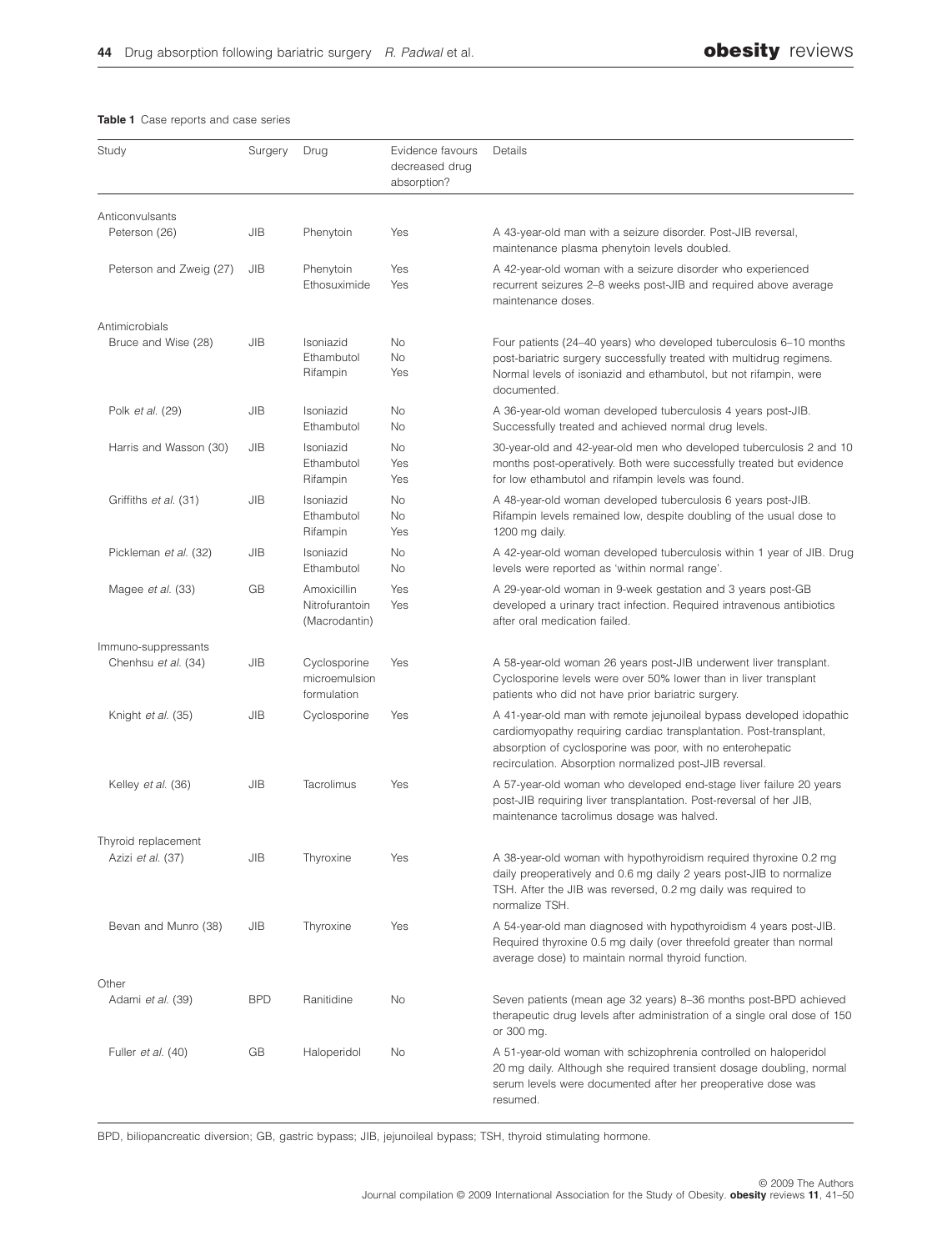| Study                                           | Type of<br>surgery                   | Mean<br>preop<br>wt (kg) | since<br>operation<br>(mo) | Mean time Design $(n)$                                            | Drug and dose                                                                          | Evidence<br>favours<br>decreased<br>drug<br>absorption? | Outcome and findings (SD)                                                                                                                                                                                                                                                                                                  |
|-------------------------------------------------|--------------------------------------|--------------------------|----------------------------|-------------------------------------------------------------------|----------------------------------------------------------------------------------------|---------------------------------------------------------|----------------------------------------------------------------------------------------------------------------------------------------------------------------------------------------------------------------------------------------------------------------------------------------------------------------------------|
| Analgesics<br>Andreasen et al.<br>(13)          | JIB                                  | 133                      | 35                         | Surgical cases<br>(17)<br>Normal weight<br>controls (11)          | Phenazone<br>15 mg $kg^{-1}$ single<br>dose as oral<br>solution                        | No                                                      | Urinary excretion of phenazone<br>$(mq 24 h^{-1})$ :<br>Cases 24.6 (8.4); controls 20.7<br>(14.1); difference 3.9; 95% CI -4.8 to<br>12.6; $P = 0.37$<br>Urinary excretion of<br>4-hydroxyphenazone (mg 24 h <sup>-1</sup> ):<br>Cases 299 (243); controls 228 (186);<br>difference 371; 95% CI -106 to 248;<br>$P = 0.42$ |
| Terry et al. (41)                               | JIB                                  | 132                      | 3                          | Pre-post surgery<br>(3)                                           | Acetaminophen<br>1.5 g single oral<br>dose                                             | No                                                      | Serum AUC ( $\mu$ g mL <sup>-1</sup> ·h):<br>Pre 43.0 (7.0); post 43.0 (14.9);<br>difference 0; 95% CI -26 to 26;<br>$P = 1.0^*$                                                                                                                                                                                           |
| Antibiotics                                     |                                      |                          |                            |                                                                   |                                                                                        |                                                         |                                                                                                                                                                                                                                                                                                                            |
| Prince et al. (42)                              | 1 GB<br>and 6<br>gastro-<br>plasties | 158                      | 1.5                        | Pre-post surgery<br>(7)                                           | Erythromycin base<br>250 mg single<br>dose                                             | No                                                      | Serum AUC 0-12 h (units mL <sup>-1.</sup> h)<br>Pre 4.1 (0.8); post 2.7 (1.9);<br>difference -1.3; 95% CI (-0.4 to 3.1);<br>$P = 0.11$                                                                                                                                                                                     |
| Garrett et al. (43)                             | JIB                                  | 158                      | 13                         | Pre-post surgery<br>(3)                                           | Sulfisoxazole 1 g<br>single oral dose                                                  | Yes                                                     | No AUC levels provided. Mean<br>bioavailability was reduced from 97%<br>to 81%.                                                                                                                                                                                                                                            |
| Kampmann et al.<br>(44)                         | <b>JIB</b>                           | 128                      | 12                         | Pre-post surgery<br>(6)                                           | Ampicillin 500 mg<br>single oral dose<br>(given as<br>pivampicillin<br>750 mg prodrug) | Yes                                                     | Bioavailability reduced from 109% to<br>41%. No significance testing<br>performed because of small sample<br>size.                                                                                                                                                                                                         |
| Terry et al. (41)                               | JIB                                  | 132                      | 3                          | Pre-post surgery<br>(3)                                           | Penicillin 1 g<br>single oral dose                                                     | No                                                      | Serum AUC (units mL <sup>-1</sup> ·h):<br>Pre 17.1 (5.9); post 176.8 (98.1);<br>difference 159.7; 95% CI 2.1 to<br>317.2; $P = 0.048*$                                                                                                                                                                                     |
| Anti-epileptics<br>Kennedy and Wade JIB<br>(45) |                                      | 121                      | 7                          | Surgical cases (7)<br>Normal weight<br>controls (9)               | Phenytoin 200 mg<br>single oral dose                                                   | Yes                                                     | Plasma AUC 0-48 h ( $\mu$ g mL <sup>-1</sup> ·h)<br>Cases 34.4 (10.9); controls 108.3<br>(34.5); difference -73.9; 95% CI<br>$-44.7$ to $-103.1$ ; p < 0.0001                                                                                                                                                              |
| Cardiovascular<br>Backman et al. (46)           | JIB                                  | 137                      | 43                         | Surgical cases (4)<br>Normal weight<br>historical controls<br>(8) | Hydrochlorothiazide Yes<br>75 mg single oral<br>dose                                   |                                                         | Plasma AUC $0-9$ h (ng mL <sup>-1</sup> ·h):<br>Cases 889 (285); controls 1923<br>(295); difference -1034; 95% CI<br>$-635.5$ to $-1432.5$ ; $P = 0.0002$ *                                                                                                                                                                |
| Gerson et al. (47)                              | JIB                                  | ΝR                       | 14                         | Surgical cases (9)<br>Normal weight<br>controls (16)              | Digoxin 0.5 mg<br>single oral dose                                                     | Yes                                                     | Serum AUC (duration unspecified;<br>ng $mL^{-1}$ ·min):<br>Cases 233 (93); controls 307 (66);<br>difference -74.0; 95% CI -8.1 to<br>$-140.0$ ; $p < 0.03$ *                                                                                                                                                               |
| Marcus et al. (48)                              | JIB                                  | 145                      | $\overline{c}$             | Pre-post surgery<br>(7)                                           | Digoxin 1 mg<br>loading dose then<br>0.5 mg daily $\times$ 8<br>days                   | No                                                      | Steady state serum AUC 0-24 h<br>$(nq mL^{-1} \cdot h)$ :<br>Pre 28.8 (6.5); post 25.7 (6.2);<br>difference -3.1; 95% CI -2.7 to 8.8;<br>$P = 0.23*$                                                                                                                                                                       |

**Table 2** Controlled comparisons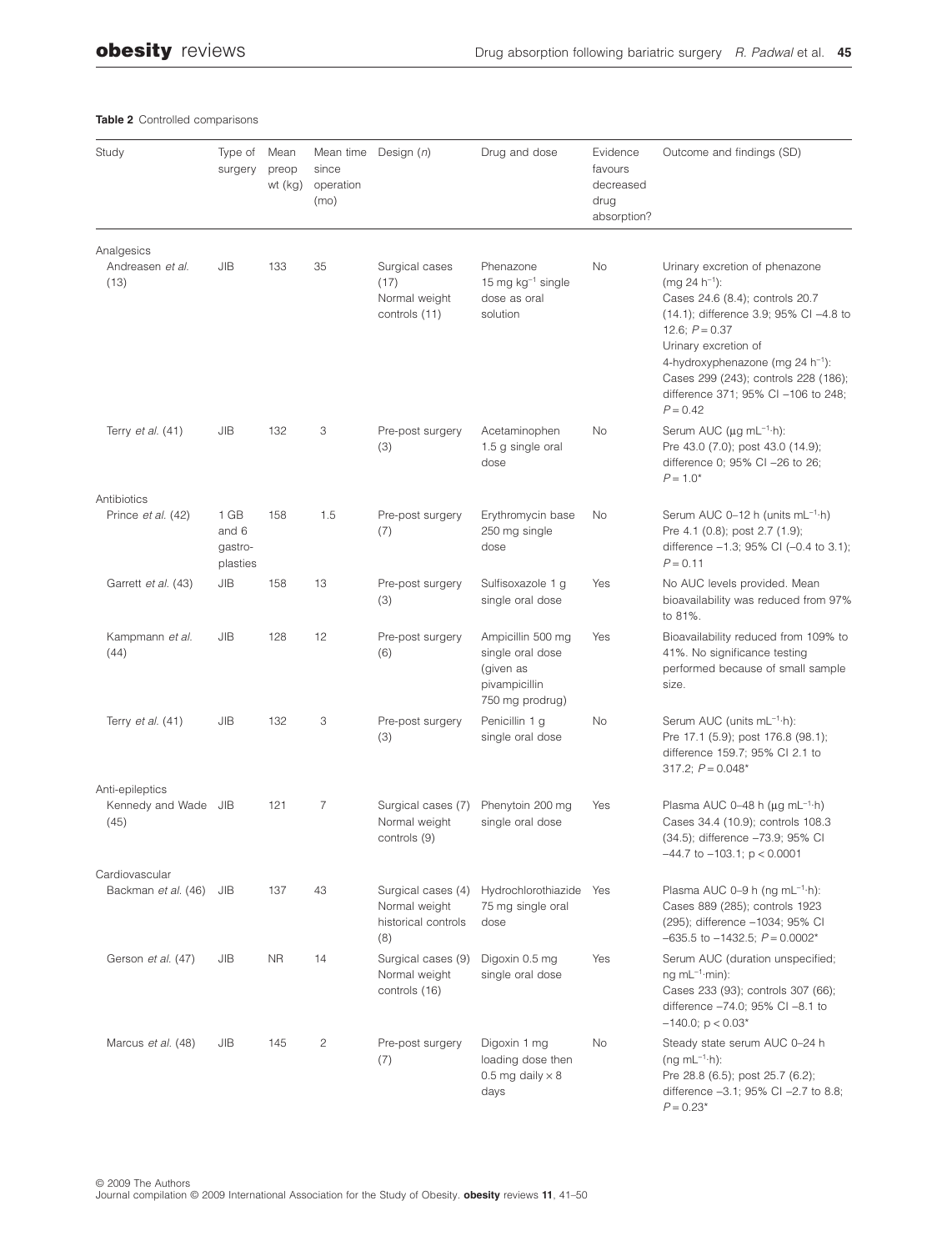**Table 2** *Continued*

| Study                                       | Type of<br>surgery | Mean<br>preop<br>wt (kg) | Mean time<br>since<br>operation<br>(mo) | Design $(n)$                                                               | Drug and dose                                                                             | Evidence<br>favours<br>decreased<br>drug<br>absorption? | Outcome and findings (SD)                                                                                                                                                                                                                                                   |
|---------------------------------------------|--------------------|--------------------------|-----------------------------------------|----------------------------------------------------------------------------|-------------------------------------------------------------------------------------------|---------------------------------------------------------|-----------------------------------------------------------------------------------------------------------------------------------------------------------------------------------------------------------------------------------------------------------------------------|
| Oral contraceptives<br>Andersen et al. (49) | JIB                | 118                      | 12                                      | Pre-post surgery:<br>6 patients studied<br>preop and 12<br>studied post-op | Single oral doses:<br>D-norgestrel<br>$125 \mu g$<br>Oestradiol 4 mg<br>Oestrone 2 mg     | <b>No</b>                                               | Results displayed in graphical form<br>only and not extractable. Figures<br>demonstrate drug concentrations in<br>bypassed patients were similar or<br>higher than controls. No significant<br>reduction in the absorption of any<br>drug reported.                         |
| Victor et al. (50)                          | <b>JIB</b>         | 129                      | <b>NR</b>                               | Surgical cases (6)<br>Normal weight<br>controls (5)                        | Norethisterone<br>3 mg single oral<br>dose<br>L-norgestrel<br>0.25 mg single<br>oral dose | Yes                                                     | Plasma AUC $0-24$ h (ng mL <sup>-1</sup> ·h):<br>Cases 57.9 (8.7); controls 73.0 (5.5);<br>difference -15.0; 95% CI -4.9 to<br>$-25.3$ : $P = 0.009*$<br>Cases 21.6 (2.5); controls 38.7 (1.8);<br>difference -17.0; 95% CI -14.1 to<br>$-20.1$ ; $P = 0.0001$ <sup>*</sup> |
| Thyroid blocker<br>Kampmann et al.<br>(44)  | <b>JIB</b>         | 128                      | 12                                      | Pre-post surgery<br>(8)                                                    | Propylthiouracil<br>400 mg single oral<br>dose                                            | <b>No</b>                                               | Bioavailability increased from 78% to<br>85%                                                                                                                                                                                                                                |

\**P* value calculated using unpaired *t*-test. For pre-post designs, lack of individual patient data precluded calculation of paired *t*-test. AUC, area-under-the-curve; GB, gastric bypass; JIB, jejunoileal bypass; NR, not reported; SD, standard deviation.

which is not responsible for a large degree of drug absorption because of its relatively low surface area-to-volume ratio relative to the small intestine. If alterations in pH exert a clinically important effect on drug absorption postbariatric surgery, this effect is likely drug-specific. Examples of drugs that depend upon an acidic environment for optimal dissolution include rifampin, digoxin and ketoconazole (16). Although drug dissolution has not been directly examined *in vivo* in a bariatric population, an *in vitro* analysis simulating dissolution post-gastric bypass found that 10 of 22 psychiatric medications exhibited significantly less dissolution and two exhibited significantly more dissolution in the post-gastric bypass environment compared with the control environment (17). Iron supplements, which were not studied in our review, are also optimally soluble within an acidic environment and the co-administration of ascorbic acid can increase iron absorption post-gastric bypass (18).

**3.** The effect of reduced gastric emptying, such as that which may occur following the ingestion of solids postgastric bypass (19) and in the short-term but not long-term post-biliopancreatic diversion (20), is unclear. Pharmacokinetically, reduced gastric emptying would be expected to reduce the rate but not the overall magnitude of drug absorption – therefore, AUC levels should remain

unchanged. Studies examining the effect of non-bariatric procedures that limit gastric emptying on drug absorption have demonstrated a reduced rate of drug absorption with a variable effect on overall drug absorption (14).

#### Diversionary and malabsorptive procedures

Procedures that involve intestinal diversion clearly have the potential to reduce drug absorption, primarily because of alterations in solubility and reductions in intestinal length, intestinal transit and mucosal exposure. The following theoretical considerations apply:

**1.** Drugs with slow dissolution properties, particularly sustained release or enteric coated preparations, should be more likely to exhibit reduced absorption.

**2.** In addition, highly lipophilic drugs are more likely to be affected because they are often dependant upon the availability of bile acids to enhance solubility. Often, these agents also undergo enterohepatic recirculation. Bypass of the upper small intestine limits the mixing of such drugs with bile acids to the common (post-anasatamotic) limbs of the distal small intestine. Jejunoileal bypass may also result in bile acid wasting. We found evidence for the reduced absorption of cyclosporine, phenytoin, rifampin, thyroxine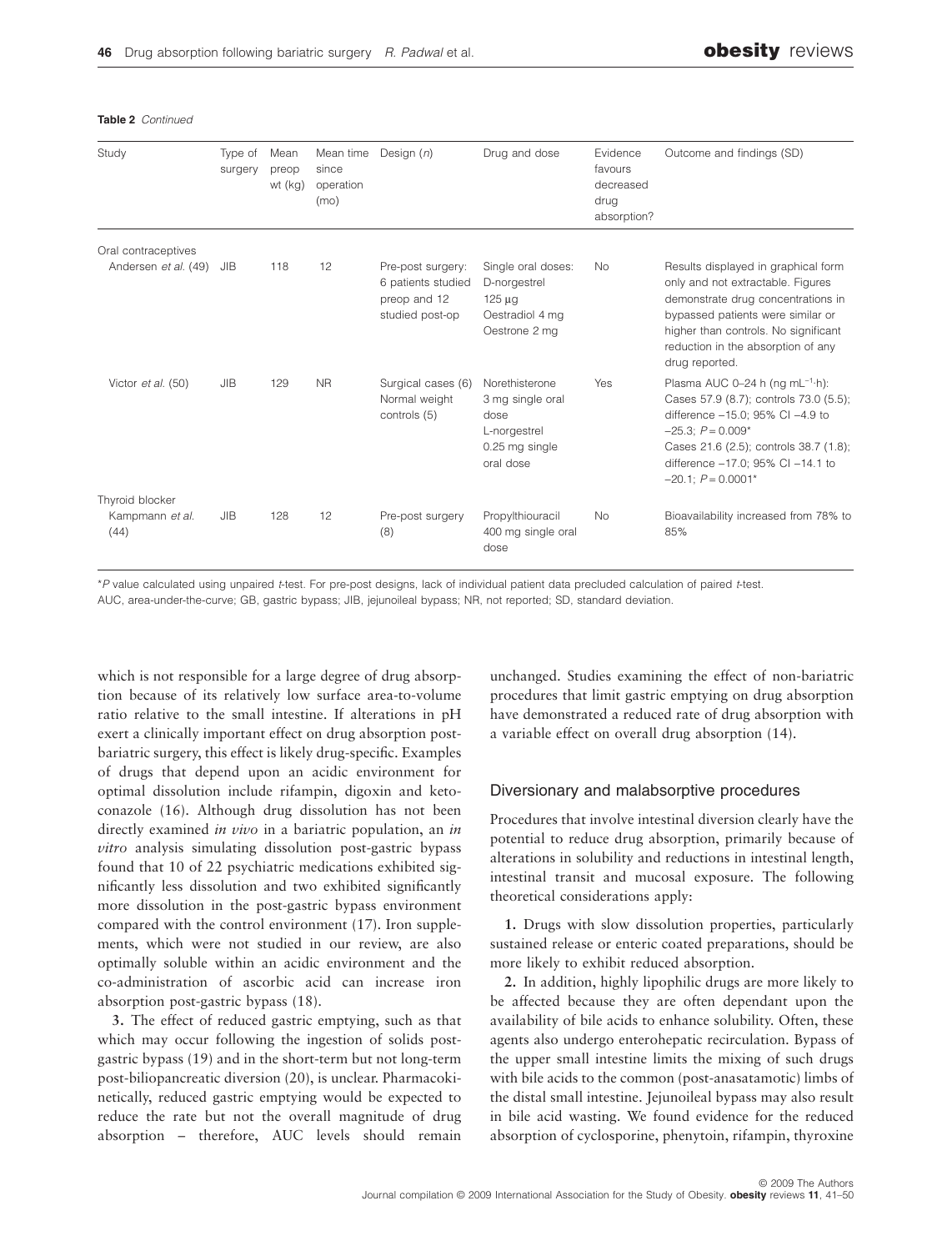**Table 3** Gastrointestinal absorptive characteristics of included drugs

| Drug                                                                                                                                                         | Comment                                                                                                                                                                                                                                                 |
|--------------------------------------------------------------------------------------------------------------------------------------------------------------|---------------------------------------------------------------------------------------------------------------------------------------------------------------------------------------------------------------------------------------------------------|
| Well absorbed                                                                                                                                                |                                                                                                                                                                                                                                                         |
| Acetaminophen, antipyrine, digoxin, ethambutol,<br>ethosuximide, erythromycin, hydrochlorothiazide,<br>isoniazid, phenazone, propylthiouracil, sulfisoxazole | None                                                                                                                                                                                                                                                    |
| Amoxicillin and pivampicillin                                                                                                                                | Pivampicillin is a prodrug that is converted to ampicillin within intestinal epithelial cells.                                                                                                                                                          |
| Cyclosporine                                                                                                                                                 | Absorption limited by p-glycoprotein efflux pump as well as cytochrome P450 3A metabolism.<br>Absorption is bile salt dependent as the drug is highly lipophilic with low agueous solubility.<br>Enterohepatic recirculation prolongs elimination time. |
| Nitrofurantoin (Macrodantin)                                                                                                                                 | Macrodantin contains nitrofurantoin in a macrocrystalline form, which has a slower rate of<br>dissolution and absorption.                                                                                                                               |
| Oral contraceptives                                                                                                                                          | May undergo extensive first pass metabolism and enterohepatic recirculation.                                                                                                                                                                            |
| Penicillin                                                                                                                                                   | Hydrolysis occurring within an acidic environment diminishes absorption.                                                                                                                                                                                |
| Rifampin                                                                                                                                                     | Most soluble within an acidic environment. Undergoes enterohepatic recirculation.                                                                                                                                                                       |
| Erratically absorbed                                                                                                                                         |                                                                                                                                                                                                                                                         |
| Thyroxine                                                                                                                                                    | Acidic gastric environment appears important for maximal absorption. Undergoes<br>enterohepatic recirculation.                                                                                                                                          |
| Phenytoin                                                                                                                                                    | Absorption is dissolution rate-limited and may be slow and erratic. Undergoes enterohepatic<br>recirculation.                                                                                                                                           |
| Tacrolimus                                                                                                                                                   | Low bioavailability (20–30%) with incomplete and variable absorption due to high lipophilicity.<br>Jejunum is the primary site of absorption.                                                                                                           |

and tacrolimus post-jejunoileal bypass. These agents are all lipophilic and all except tacrolimus undergo enterohepatic recirculation.

**3.** Bypass procedures that markedly reduce functional gastrointestinal length, such as jejunoileal bypass, gastric bypass and biliopancreatic diversion, reduce mucosal exposure to the greatest extent. It is unclear whether there is a difference in drug absorption between bypass of the proximal small intestine (gastric bypass) and the distal small intestine (jejunoileal bypass). Although the proximal small intestine has the largest overall surface area per unit length of the gastrointestinal tract, the intestinal transit time is slower in the longer distal small bowel (14). Consequently, most absorption takes place distally. In addition, previous studies have documented the phenomenon of 'intestinal adaptation' in short bowel states, whereby mucuosal hypertrophy within the remaining intestine provides a compensatory increase in absorptive capacity over time (21). However, the extent to which this phenomenon affects drug absorption post-bariatric surgery is unknown.

**4.** Also unknown is the effect that bypassing specific portions of the small intestine has on the relative importance of drug metabolism and drug efflux within the intestinal wall. Because the influence of drug metabolism and efflux on drug absorption may substantially vary between drugs and across different parts of the intestine, different types of bypass may produce different alterations in drug absorption. For example, cyclosporine is a substrate for P-glycoprotein, a protein transporter and efflux pump present within the intestinal wall that acts to diminish the absorption of many pharmaceuticals (22). The expression of P-glycoprotein increases as one moves from the proximal to the distal small intestine (23). Consequently, bypass of the proximal small intestine may increase the relative influence that P-glycoprotein plays in reducing the levels of drugs such as cyclosporine.

Table 3 provides an overall summary of the absorptive characteristics of the drugs included in this review and Fig. 2 summarizes how each step of drug absorption may theoretically be affected by each type of bariatric procedure. Overall, drugs that have the greatest potential for malabsorption, particularly with intestinal bypass procedures, include those that are intrinsically poorly absorbed and those that undergo enterohepatic recirculation. Drugs that have excellent intrinsic absorptive properties seem less likely to be affected. It is also important to note that malabsorption would be most clinically problematic for those agents that have a narrow therapeutic window, which includes most drugs that currently require therapeutic drug monitoring.

Limitations of this review include the potential for publication bias and the possibility that the search may have missed relevant studies. In addition, sample sizes were small and much of the available evidence is comprised of older case reports and case series, considered to be suboptimal study designs. Jejuonileal bypass, the most frequently studied procedure, is rarely performed today because of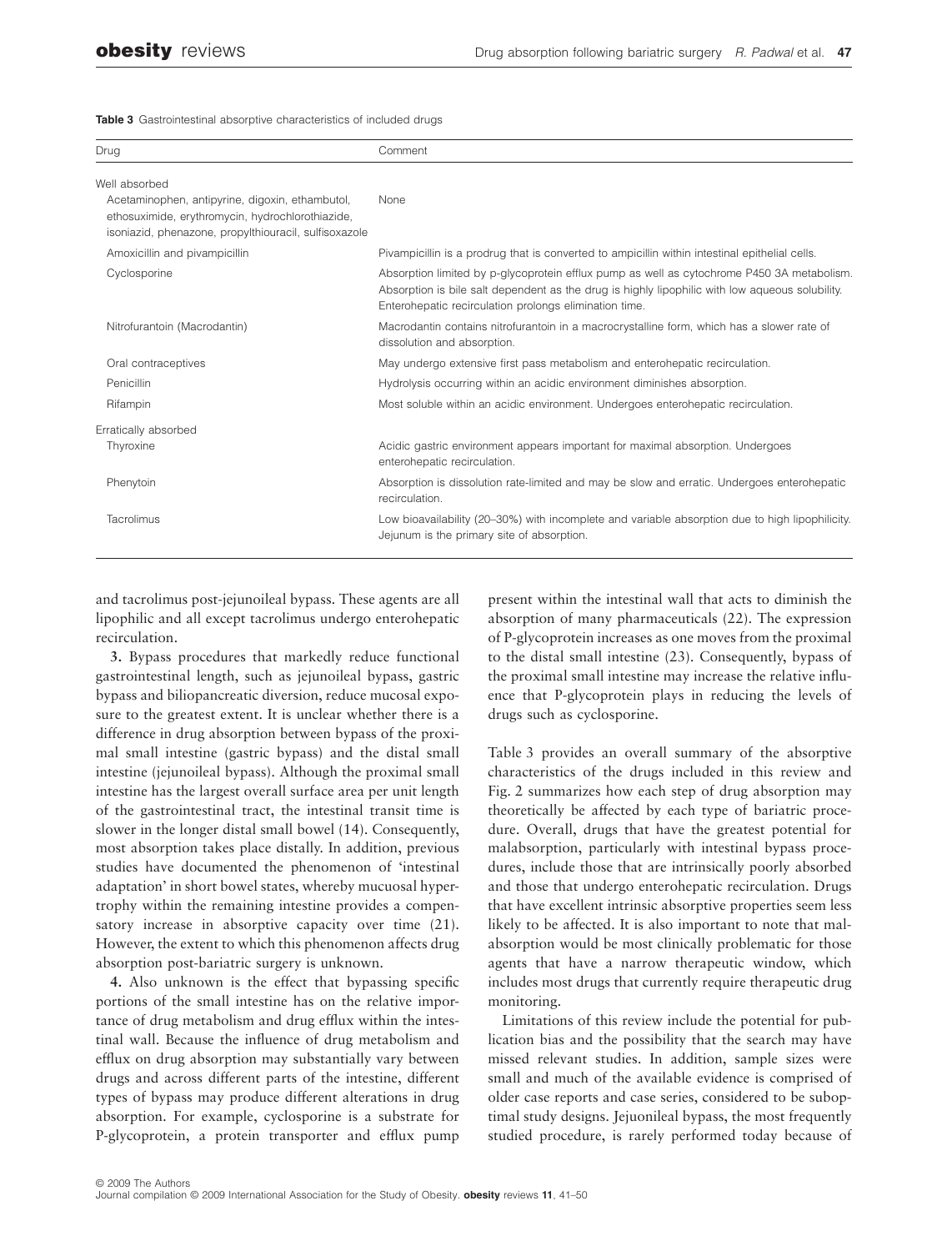

the potential for severe malabsorption and an overall unfavourable benefit/risk profile. This procedure leads to substantially different alterations in gastrointestinal anatomy than contemporary procedures such as gastric bypass and gastric banding. Consequently, while we were able to draw some general conclusions about the impact of bariatric surgery on drug absorption using jejunoileal bypass studies, there is clearly a need for a more rigorous evaluation of modern procedures to better inform policy and practice. Nevertheless, even though jejunoileal byass is largely outdated, examining its effects still helps to provide a more complete understanding of the effect of bariatric procedures on drug absorption as a whole.

An additional limitation is that studies using normal weight controls, pre-post designs or reference drug levels derived largely from non-obese populations may not have properly accounted for the effect of obesity itself on drug levels. Although drug absorption *per se* does not appear to be substantially altered in obese patients (24), other pharmacokinetic parameters may change. The volume of distribution of lipophilic drugs may increase in obese patients; however, this would not be expected to substantially alter AUC levels. In contrast, increases or decreases in renal and/or hepatic clearance may decrease or increase, respectively, drug AUC levels (24). However, alterations in drug pharmacokinetics in the obese state are often drugspecific, are not easily predictable based upon the chemical properties of a given drug, and are poorly understood (24,25). In addition, there is also no dosing parameter (e.g. total body weight, lean body weight, body surface area) that can optimally control for body weight – even within drugs of the same class. Although an extensive

discussion of these issues is beyond the scope of this review, it is clear that future studies evaluating the effect of drug absorption post-bariatric surgery should attempt to correct for the effect of body weight on drug pharmacokinetics by using appropriate weight-matched controls as a comparison group. Failing this, adjusted dosing regimens based upon the known chemical nature of the drug and prior pharmacokinetic data (if available) or statistically controlling for weight differences between groups should be considered.

A number of important issues must be considered when designing future studies in this field:

**1.** There are few data examining modern procedures. Priority should be given to evaluating diversionary/ malabsorptive types of procedures because the theoretical potential for altered drug absorption is clearly greater for these types of operations.

**2.** Standardized study protocols are essential. This not only refers to standardization of pharmacokinetic techniques, blood draws and study meals, but also to standardization of the selection of study subjects. Post-surgical patients should be at a baseline and stable volume status and should have experienced a routine post-operative course. The latter criterion provides reassurance that the surgery was successful and no major post-operative complications are present (e.g. persistent vomiting due to outlet stenosis). Because intestinal adaptation is a function of time, surgical patients should be studied at approximately the same time point in their post-operative course and this time point should be documented. Control patients should be age, sex and BMI-matched to ensure proper adjustment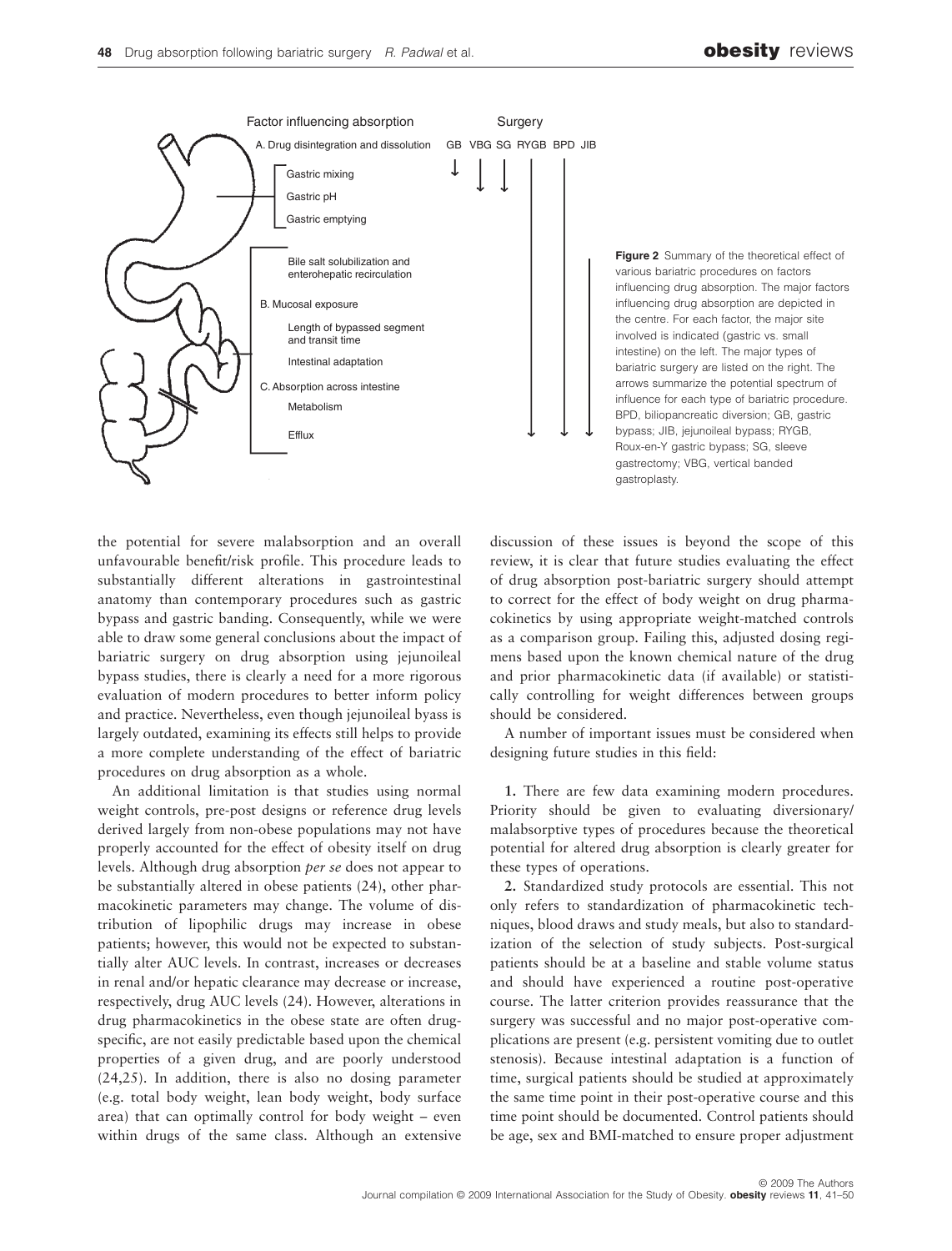for the potential effect of these parameters on drug absorption and pharmacokinetics.

**3.** Care must be taken to ensure that studies are adequately powered and, in addition to pharmacokinetic parameters, pertinent surrogate end points should be examined to confirm the clinical relevance of any observed changes in drug absorption.

From this systematic review of the published literature, we conclude that there is potential for reduced drug absorption post-bariatric surgery, particularly for drugs that have intrinsically poor absorptive characteristics, undergo enterohepatic recirculation and with narrow therapeutic windows. As, in theory, treatment failure may result, therapeutic drug monitoring is recommended on a case-by-case basis. Because surgery is commonly (and increasingly) performed and because bariatric patients often have multiple chronic comorbidities requiring long-term therapy, further procedure-specific and drug-specific studies are required to ensure that bariatric patients are receiving the intended benefits of drug therapy.

#### **Conflict of interest statement**

None.

#### **References**

1. Padwal RS, Lewanczuk RZ. Trends in bariatric surgery in Canada, 1993–2003. *CMAJ* 2005; **172**: 735.

2. Steinbrook R. Surgery for severe obesity. *N Engl J Med* 2004; **350**: 1075–1079.

3. Samuel I, Mason EE, Renquist KE, Huang YH, Zimmerman MB, Jamal M. Bariatric surgery trends: an 18-year report from the International Bariatric Surgery Registry. *Am J Surg* 2006; **192**: 657–662.

4. Flum DR, Khan TV, Dellinger EP. Toward the rational and equitable use of bariatric surgery. *JAMA* 2007; **298**: 1442–1444. 5. Brolin RE. Bariatric surgery and long-term control of morbid obesity. *JAMA* 2002; **288**: 2793–2796.

6. Fujioka K. Follow-up of nutritional and metabolic problems after bariatric surgery. *Diabetes Care* 2005; **28**: 481–484.

7. Miller AD, Smith KM. Medication and nutrient administration considerations after bariatric surgery. *Am J Health Syst Pharm* 2006; **63**: 1852–1857.

8. Lau DCW, Douketis JD, Morrison KM, Hramiak IM. 2006 Canadian clinical practice guidelines on the management and prevention of obesity in adults and children. *CMAJ* 2007; **176**(Suppl. 8): 1–117.

9. Maggard MA, Shugarman LR, Suttorp M, Maglione M, Sugerman HJ, Sugarman HJ, Livingston EH, Nguyen NT, Li Z, Mojica WA, Hilton L, Rhodes S, Morton SC, Shekelle PG. Metaanalysis: surgical treatment of obesity. *Ann Intern Med* 2005; **142**: 547–559.

10. Sjostrom L, Narbro K, Sjostrom CD, Karason K, Larsson B, Wedel H, Lystig T, Sullivan M, Bouchard C, Carlsson B, Bengtsson C, Dahlgren S, Gummesson A, Jacobson P, Karlsson J, Lindroos AK, Lönroth H, Näslund I, Olbers T, Stenlöf K, Torgerson J, Agren G, Carlsson LM. Effects of bariatric surgery on mortality in Swedish obese subjects. *N Engl J Med* 2007; **357**: 741–752.

11. Narbro K, Agren G, Jonsson E, Näslund I, Sjöström L, Peltonen M, Swedish Obese Subjects Intervention Study. Pharmaceutical costs in obese individuals: comparison with a randomly selected population sample and long-term changes after conventional and surgical treatment: the SOS intervention study. *Arch Intern Med* 2002; **162**: 2061–2069.

12. Norman GR, Streiner DL. *PDQ Statistics*. Mosby-Year Book, Inc: St. Louis, MO, 1997.

13. Andreasen PB, Dano P, Kirk H, Greisen G. Drug absorption and hepatic drug metabolism in patients with different types of intestinal shunt operation for obesity. A study with phenazone. *Scand J Gastroenterol* 1977; **12**: 531–535.

14. Gubbins PO, Bertch KE. Drug absorption in gastrointestinal disease and surgery. *Clin Pharmacokinet* 1991; **21**: 431–447.

15. Hogben CM, Schenker LS, Tocco DJ, Brodie BB. Absorption of drugs from the stomach II: the human. *J Pharmacol Exp Ther* 1957; **120**: 540–545.

16. Malone M. Altered drug disposition in obesity and after bariatric surgery. *Nutr Clin Pract* 2003; **18**: 131–135.

17. Seaman JS, Bowers SP, Dixon P, Schindler L. Dissolution of common psychiatric medications in a Roux-en-Y gastric bypass model. *Psychosomatics* 2005; **46**: 250–253.

18. Rhode BM, Shustik C, Christou NV, MacLean LD. Iron absorption and therapy after gastric bypass. *Obes Surg* 1999; **9**: 17–21.

19. Horowitz M, Cook DJ, Collins PJ, Harding PE, Hooper MJ, Walsh JF, Shearman DJC. Measurement of gastric emptying after gastric bypass surgery using radionuclides. *Br J Surg* 2005; **69**: 655–657.

20. Naslund E, Gryback P, Hellstrom PM, Jacobsson H, Holst JJ, Theodorsson E, Backman L. Gastrointestinal hormones and gastric emptying 20 years after jejunoileal bypass for massive obesity. *Int J Obes Relat Metab Disord* 1997; **21**: 387–392.

21. Dowling RH. Intestinal adaptation. *N Engl J Med* 1973; **288**: 520–521.

22. Zhou SF. Structure, function and regulation of P-glycoprotein and its clinical relevance in drug disposition. *Xenobiotica* 2008; **38**: 802–832.

23. Mouly S, Paine MF. P-glycoprotein increases from proximal to distal regions of human small intestine. *Pharm Res* 2003; **20**: 1595–1599.

24. Cheymol G. Effects of obesity on pharmacokinetics implications for drug therapy. *Clin Pharmacokinet* 2000; **39**: 215–231.

25. Green B, Duffull SB. What is the best size descriptor to use for pharmacokinetic studies in the obese? *Br J Clin Pharmacol* 2004; **58**: 119–133.

26. Peterson DI. Phenytoin absorption following jejunoileal bypass. *Bull Clin Neurosci* 1983; **48**: 148–149.

27. Peterson DI, Zweig RW. Absorption of anticonvulsants after jejunoileal bypass. *Bull Los Angeles Neurol Soc* 1974; **39**: 51–55. 28. Bruce RM, Wise L. Tuberculosis after jejunoileal bypass for obesity. *Ann Intern Med* 1977; **87**: 574–576.

29. Polk RE, Tenenbaum M, Kline B. Isoniazid and ethambutol absorption with jejunoileal bypass. *Ann Intern Med* 1978; **89**: 430–431.

30. Harris JO, Wasson KR. Tuberculosis after intestinal bypass operation for obesity. *Ann Intern Med* 1977; **86**: 115–116.

31. Griffiths TM, Thomas P, Campbell IA. Antituberculosis drug levels after jejunoileal bypass. *Br J Dis Chest* 1982; **76**: 286–289. 32. Pickleman JR, Evans LS, Kane JM, Freeark RJ. Tuberculosis after jejunoileal bypass for obesity. *JAMA* 1975; **234**: 744.

33. Magee SR, Shih G, Hume A. Malabsorption of oral antibiotics in pregnancy after gastric bypass surgery. *J Am Board Fam Med* 2007; **20**: 310–313.